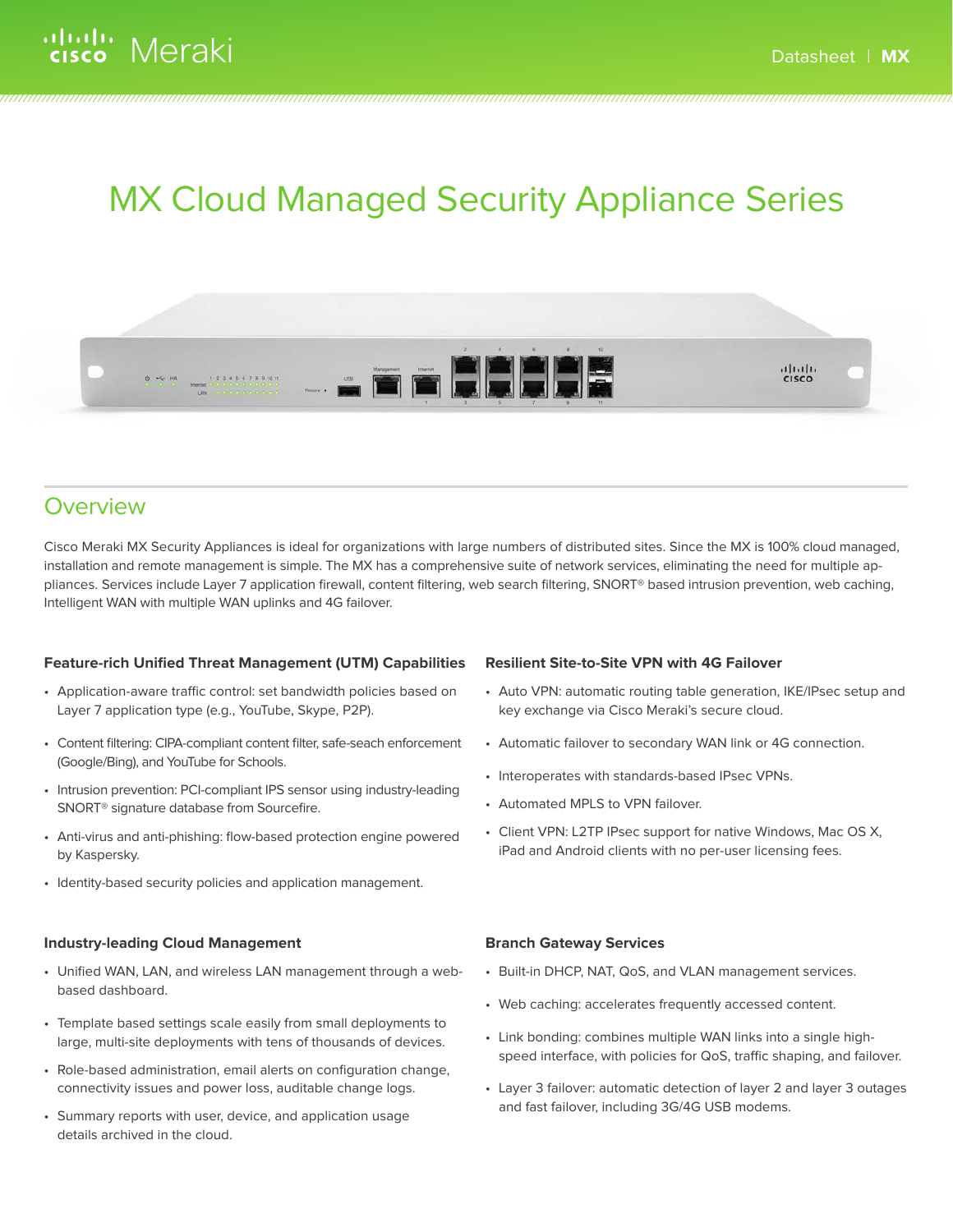### **Inside the Cisco Meraki MX**

MX400 shown, features vary by model



Cloud Managed Architecture

Built on Cisco Meraki's award-winning cloud-managed architecture, the MX is the only 100% cloud-managed Unified Threat Management appliance. MX appliances self-provision, automatically pulling policies and configuration settings from the cloud. Powerful remote tools provide network-wide visibility and control, and enable administration without on-site networking expertise.

Cloud services deliver seamless firmware and security signature updates, automatically establish site-to-site VPN tunnels, and provide 24x7 network monitoring. Moreover, the MX's browserbased management dashboard completely eliminates the need for training.

### Ironclad Security for Edge Networks

The MX hardware platform is purpose-built for Layer 7 deep packet inspection, with advanced security features including IPS, content filtering, web search filtering, anti-virus / anti-phishing, and IPsec VPN connectivity, while providing the throughput and capacity for modern, bandwidth-intensive networks.

Layer 7 fingerprinting technology lets administrators identify unwanted content and applications and prevent recreational apps like BitTorrent from wasting precious bandwidth.

The integrated Sourcefire SNORT® engine delivers superior intrusion prevention coverage, a key requirement for PCI 3.0 compliance. The MX also uses the Webroot® URL categorization database for CIPA / IWF compliant content-filtering, Kaspersky® engine for anti-virus / antiphishing filtering, and MaxMind for geo-IP based security rules



Best of all, these industry-leading Layer 7 security engines and signatures are always kept up-to-date via the cloud, simplifying network security management and providing peace-of-mind to IT administrators.



Cisco Meraki Cloud Management Architecture **City Construction Construction Level Threat Assessment**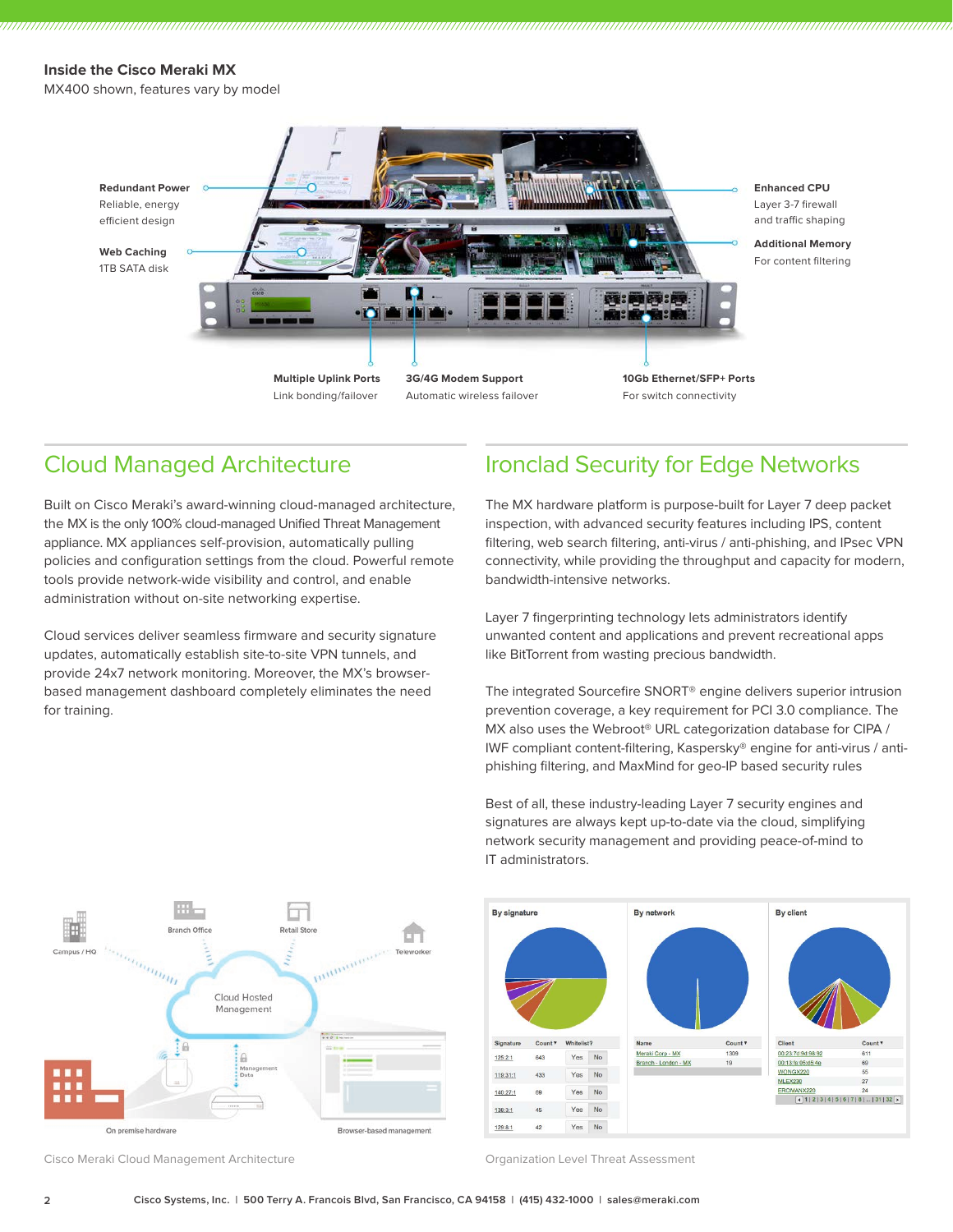|                                         | <b>VPN Status</b>  |                           |       |                | for the last day -                                                                             |                                                      |                                                                     | Ring<br>Map.                                                                                                                                                                   |
|-----------------------------------------|--------------------|---------------------------|-------|----------------|------------------------------------------------------------------------------------------------|------------------------------------------------------|---------------------------------------------------------------------|--------------------------------------------------------------------------------------------------------------------------------------------------------------------------------|
| Usage<br>335.6 MB<br>196.3 MR<br>None - |                    |                           |       |                | w<br>IDAHO<br>$\ddot{}$<br>$\sim$<br>NEVADA<br>HATU.<br><b>RNIA</b>                            | WYOMING<br>COLORADO                                  | SOUTH<br>DAKOTA<br>NEBRASKA<br><sup>e</sup> inited States<br>KANSAT | Map  <br>Satellite<br>WISCONSIN<br>Toronto<br><b>MICHIGAN</b><br>Chicago<br><b>JOWA</b><br><b>PENNS</b><br><b>ILLING</b><br>OHIO<br>INDIANA<br>MISSOUL <sup>®</sup><br>KENTURK |
| Latency<br>300ms<br>200ms<br>100ms      | Wed 04             | <b>DO AM</b>              | 12 PM | co ina         | OLas Vegas<br>Angeles<br><b>ARIZONA</b><br>$\circ$<br>Phoenix<br>San Diego<br>Wed 4, 09-10 PM: | NEW MEXICO<br>29% of pings took between 50 and 100ms | OKEAHOMA<br>TEXAS<br><b>Anderson</b>                                | NORT<br><b>ACNIGS</b><br>SOUTH<br><b>NAVE &amp;</b><br><b>Dallan</b><br><b>CANOLINA</b><br><b>SBAMA</b><br>GEORGIA<br><b>DAY 10 -</b><br>$\bullet$<br>$b = 10n$<br>FLORIDA     |
|                                         | Wed 04             | DD AM                     | 12.7% | CO FINA        |                                                                                                |                                                      |                                                                     | wap casare poro eccepte, INEGI Terms of Use   Report a map error                                                                                                               |
| Status                                  | <b>Description</b> |                           |       | Usage <b>v</b> | Average latency                                                                                | Subnets                                              | Poers                                                               | Connectivity                                                                                                                                                                   |
|                                         |                    |                           |       |                | $108 \text{ ms}$                                                                               | 5                                                    | 38                                                                  |                                                                                                                                                                                |
| ۵                                       | TX-Houston-HQ      |                           |       | 248.23 TB      |                                                                                                |                                                      |                                                                     |                                                                                                                                                                                |
| ۰                                       |                    | TX-Houston-DC -- Firewall |       | 41.24 TB       | 118 ms                                                                                         | 5                                                    | 36                                                                  |                                                                                                                                                                                |
| ō                                       |                    | TX-Beaumont-Main          |       | 39.82 TB       | 128 ms                                                                                         | s                                                    | 34                                                                  |                                                                                                                                                                                |
| ٥                                       | <b>TX-Deerpark</b> |                           |       | 30.85 TB       | $72$ ms                                                                                        | s                                                    | 28                                                                  |                                                                                                                                                                                |
| o                                       |                    | TX-Houston-BAM-Yard       |       | 26.47 TB       | 57 <sub>ms</sub>                                                                               | 5                                                    | 28                                                                  |                                                                                                                                                                                |
| ٠                                       | LA-Sulphur         |                           |       | 24.44 TB       | 148 ms                                                                                         | s.                                                   | 31                                                                  |                                                                                                                                                                                |
| O                                       |                    | TN-Kingsport-MarketStreet |       | 21.23 TB       | 127 ms                                                                                         | s                                                    | 23                                                                  |                                                                                                                                                                                |
| o                                       |                    | TX-Clute-Miken-Main       |       | 20.19 TB       | $138$ ms.                                                                                      | s                                                    | 28                                                                  |                                                                                                                                                                                |
| ۵                                       |                    | TN-Kingsport-JaredOrive   |       | 17.67 TB       | 111 ms                                                                                         | $\overline{\phantom{a}}$                             | 27                                                                  |                                                                                                                                                                                |
| o                                       | TX-Freeport-Yard   |                           |       | 17.66 TB       | $111 \text{ ms}$                                                                               | s                                                    | 21                                                                  |                                                                                                                                                                                |
| Ó                                       | IL: Joliet         |                           |       | 17.46 TB       | 120 ms                                                                                         | ś                                                    | 28                                                                  |                                                                                                                                                                                |
| o                                       | MS-Pascagoula      |                           |       | 15.59 TB       | 126 ms                                                                                         | $\overline{5}$                                       | 25                                                                  |                                                                                                                                                                                |
| ۰                                       |                    | MD-WhiteMarsh-Baltimore   |       | 11.46 TB       | 64 ms                                                                                          | s                                                    | $22^{1}$                                                            |                                                                                                                                                                                |
| ٥                                       | LA-BatonRouge      |                           |       | 10.78 TB       | 96 ms                                                                                          | s                                                    | 33                                                                  |                                                                                                                                                                                |
| ۵                                       |                    | LA-BatonRouge-XOM         |       | 10.16 TB       | $138$ ms.                                                                                      | $\overline{5}$                                       | 24                                                                  |                                                                                                                                                                                |
| $\circ$                                 | FL-Orlando         |                           |       | 9.69 TB        | 113 ms                                                                                         | 5                                                    | 23                                                                  |                                                                                                                                                                                |
| ٥                                       | TX-Baytown-XOM     |                           |       | 7.45 TB        | 93 ms                                                                                          | s                                                    | 22                                                                  |                                                                                                                                                                                |

| 1500                                                                                                                                                                                                                                                           |                                                                        |             |            |        |              |                        |                      |                      |            |                                                                                                                                  |  |
|----------------------------------------------------------------------------------------------------------------------------------------------------------------------------------------------------------------------------------------------------------------|------------------------------------------------------------------------|-------------|------------|--------|--------------|------------------------|----------------------|----------------------|------------|----------------------------------------------------------------------------------------------------------------------------------|--|
| 1000                                                                                                                                                                                                                                                           |                                                                        |             |            |        |              |                        |                      |                      |            |                                                                                                                                  |  |
|                                                                                                                                                                                                                                                                |                                                                        |             |            |        |              |                        |                      |                      |            |                                                                                                                                  |  |
| 500                                                                                                                                                                                                                                                            |                                                                        |             |            |        |              |                        |                      |                      |            |                                                                                                                                  |  |
|                                                                                                                                                                                                                                                                |                                                                        |             |            |        |              |                        |                      |                      |            |                                                                                                                                  |  |
| Usage 7.7 TB (11.77 TB, 15.93 TB)                                                                                                                                                                                                                              | 00:00 fit rel. 00:01 0E rel. 00:00 0E rel. 00:01 90 rel. 00:00 90 rel. |             |            |        |              |                        |                      |                      |            | Jan 31 12:00 Feb 01 00:00 Feb 01 12:00 Feb 02 00:00 Feb 02 12:00 Feb 03 00:00 Feb 03 12:00 Feb 04 00:00 Feb 04 12:0              |  |
| <b>BOO MINK</b>                                                                                                                                                                                                                                                |                                                                        |             |            |        |              |                        |                      |                      |            |                                                                                                                                  |  |
| <b>ECO Mting</b>                                                                                                                                                                                                                                               |                                                                        |             |            |        |              |                        |                      |                      |            |                                                                                                                                  |  |
|                                                                                                                                                                                                                                                                |                                                                        |             |            |        |              |                        |                      |                      |            |                                                                                                                                  |  |
| <b>400 Mb/s</b>                                                                                                                                                                                                                                                |                                                                        |             |            |        |              |                        |                      |                      |            |                                                                                                                                  |  |
| 200 More                                                                                                                                                                                                                                                       |                                                                        |             |            |        |              |                        |                      |                      |            |                                                                                                                                  |  |
| D Mole                                                                                                                                                                                                                                                         | 00:51:00:00 00:00:00 nat. 00:51:05 nat. 00:00:00 pal.                  |             |            |        |              |                        |                      |                      |            | Jan 31 00:00 Jan 31 12:00 Feb 01 00:00 Feb 01 12:00 Feb 02 00:00 Feb 02 12:00 Feb 03 00:00 Feb 03 12:00 Feb 04 00:00 Feb 04 12:0 |  |
|                                                                                                                                                                                                                                                                |                                                                        |             |            |        |              |                        |                      |                      |            |                                                                                                                                  |  |
|                                                                                                                                                                                                                                                                |                                                                        |             |            |        |              |                        |                      |                      |            |                                                                                                                                  |  |
|                                                                                                                                                                                                                                                                | Deatination                                                            | Country     | Protocol   | Port   | % Usage *    | Usage ()               | <b>Sent</b>          | Received             | Flows<br>n | Active time (9)                                                                                                                  |  |
|                                                                                                                                                                                                                                                                | ally on appear for a high-radio and                                    | US          | TGP        | 443    | 34.5%        | 2.66 TB                | 2.63 TB              | 32,89,089            |            | 7622 46 hours                                                                                                                    |  |
|                                                                                                                                                                                                                                                                | stup meghallist of challenges rat                                      | US.         | TOP        | 443    | 32.9%        | $2.54$ TB              | 2.51 TB              | 31.27 GB             |            | 3083 41 hours                                                                                                                    |  |
|                                                                                                                                                                                                                                                                |                                                                        | ۰           |            | ÷      | 1.9%         | 148.49 GB              | 47.38 GB             | 101.11.00            | 1392026    | 14 months                                                                                                                        |  |
|                                                                                                                                                                                                                                                                | <b><i>ANGEMENT PANARA DK</i></b>                                       | <b>Litt</b> | TCP        | 443    | $+8$         | 140.62.08              | 6.09.08              | 134.54.00            | 649457     | 35 days                                                                                                                          |  |
|                                                                                                                                                                                                                                                                | stategie and all praiseds to                                           | <b>US</b>   | TCP        | 443    | 1.1%         | 90.41 (38)             | <b>BR 46 GB</b>      | 1.94 GB              |            | 1500 B hours                                                                                                                     |  |
|                                                                                                                                                                                                                                                                |                                                                        | Ltd         | TOP        | BD.    | 1.1%         | 89.00 GB               | 1.46 GB              | 87.54 GBI            |            |                                                                                                                                  |  |
|                                                                                                                                                                                                                                                                | ART Incompacts<br><b>Bolk When any</b>                                 | US          | тея        | 443    | 1.0%         | 78 BS GB               | 40.39 GB             | 38.58.CBL            | 734309     | <b>B18</b> 4.6 days<br>4.3 months                                                                                                |  |
|                                                                                                                                                                                                                                                                | 10.92.110.138                                                          | ÷           | TCP        | 49948  | 1.0%         | 78.23 GS               | 38.02 GB             | 38.25 GBL            | 1788       | 46 hours.                                                                                                                        |  |
|                                                                                                                                                                                                                                                                | ÷                                                                      | ٠           | $\sim$     | ×      | 0.9%         | 72.73.08               | 1.19.08              | 71.54 08             |            | 34675 8 days                                                                                                                     |  |
|                                                                                                                                                                                                                                                                |                                                                        |             |            |        |              |                        |                      |                      |            |                                                                                                                                  |  |
|                                                                                                                                                                                                                                                                | $\sim$ .                                                               | $\sim$ .    | $\sim$     | $\sim$ | 0.8%         | 64.42 GB               | 21.42.08             | 43.00.08             |            | 4975343 20 months                                                                                                                |  |
|                                                                                                                                                                                                                                                                | 192.195.83.195                                                         | US.         | <b>UDP</b> | 48919  | 0.8%         | 61,72.08               | 13.08 08             | 48.63 GB             |            | 104 5 months                                                                                                                     |  |
|                                                                                                                                                                                                                                                                | <b>VENT PARTIES FAIR</b>                                               | US          | TCP        | 443    | 0.8%         | 59.88 GB               | 23.39 GB             | 36.49 GB             |            | 1135528 10.7 months                                                                                                              |  |
| Application<br>CDNs<br>CDNs<br>Google HTTPS<br>Miscellaneous secure web<br><b>CDNs</b><br>Miscellaneous video<br>Web based email<br>Non-web TCP<br>Google Video<br>Google<br><b>UDP</b><br>Miscellaneous secure web<br>Menai Control Traffic<br>salesforce com | ٠                                                                      | ÷           | $\sim$     | ٠      | 0.7%<br>0.7% | 57.72 CB<br>54, 63, 08 | 35.16 GB<br>13.04.08 | 22.68 CB<br>41.50 CS |            | 1452833 33 months<br>1819548 5.4 months                                                                                          |  |

Next Gen Application Firewall and Traffic Visibility

| Search:   |                | ipad                        | Go              | Advanced search »<br>Clear<br>Help |               |              |                |  |
|-----------|----------------|-----------------------------|-----------------|------------------------------------|---------------|--------------|----------------|--|
|           |                | 8 matches in 299<br>Columns | Download as XML |                                    |               |              |                |  |
| E         |                | <b>Description</b>          | IP address      | <b>MAC</b> address                 |               | Usage Access | Manufacturer A |  |
| 0         |                | Bobby-Longs-iPad            | 172.16.30.51    | a4:d1:d2:10:f0:9d                  | 11.3 MB       | normal       | Apple          |  |
| ▣         | $\overline{2}$ | Brian-Tobins-iPad           | 172.16.30.142   | 7c:6d:62:d7:91:58                  | <b>853 KB</b> | normal       | Apple          |  |
| Œ         | 3              | iPad                        | 172.16.30.49    | 70:de:e2:40:f3:02                  | 145.8 MB      | normal       | Apple          |  |
| <b>CO</b> | 4              | Meraki-Marketing-iPad       | 172.16.30.67    | b8:ff:61:b8:78:8d                  | 331.3 MB      | normal       | Apple          |  |
| 8         | 5.             | PCC-Pad-1                   | 172.16.30.183   | 7c:6d:62:db:32:f5                  | 8.5 MB        | normal       | Apple          |  |
| ▣         | ĥ              | Wilson-John-Chans-iPad-2    | 172.16.30.135   | a4:67:06:99:da:a8                  | 33.5 MB       | normal       | Apple          |  |

User and Device Fingerprints



Identity Based Policy Management **Link Bonding and Failover** Link Bonding and Failover

Auto Configuring Site-to-Site VPN

Students

Firewall and traffic shaping @ [Custom network firewall & shaping rules :

Allow Any

Add a layer 7 firewall rule

# Policy Application

Online backup

Add a firewall rule

2 Deny

Use custom bandwidth limit : unlimited

Any Any

1 Deny Peer-to-peer (P2P)  $\qquad \qquad \div$  BitTorrent

details

Any

 $\div$  All Online backup  $\div$ 

Default rule

Actions

÷X

 $\rightarrow$   $\oplus$  X

# Policy Protocol Source Src port Destination Dst port Comment Actions

Any

 $\underline{\textit{Group policies}}\xspace\ensuremath{\mathsf{}}\xspace\ensuremath{\mathsf{}}\xspace\ensuremath{\mathsf{}}\xspace\ensuremath{\mathsf{}}\xspace\ensuremath{\mathsf{}}\xspace\ensuremath{\mathsf{}}\xspace\ensuremath{\mathsf{}}\xspace\ensuremath{\mathsf{}}\xspace\ensuremath{\mathsf{}}\xspace\ensuremath{\mathsf{}}\xspace\ensuremath{\mathsf{}}\xspace\ensuremath{\mathsf{}}\xspace\ensuremath{\mathsf{}}\xspace\ensuremath{\mathsf{}}\xspace\ensuremath{\mathsf{}}\xspace\ensuremath{\mathsf{}}\xspace\ensuremath{\mathsf{}}\xspace\ensuremath{\mathsf{}}\xspace\ensuremath{\mathsf{}}\$ 

Name

Bandwidth

Layer 3 firewall

Layer 7 firewall

### Intelligent WAN Made Simple

### **Transport independence:**

Dual WAN ports with load balancing and failover enable the use of MPLS and redundant, commodity Internet connections, providing additional bandwidth and higher reliability.

### **3G / 4G failover:**

The Cisco Meraki MX supports 3G/4G service providers globally for WAN connection failover. Web caching temporarily stores video, media, and web documents, lowering bandwidth usage and accelerating the download speed of Internet content.

### **Application optimization:**

Layer 7 traffic shaping, application prioritization optimize the traffic for mission-critical applications and user experience.

### **Intelligent path control\*:**

Use Performance-based-Routing to choose the best uplink based on latency or packet loss. Define policies for sending the right traffic through the appropriate path (e.g., send voice via MPLS, http via VPN over broadband).

### **Secure connectivity:**

Cisco Meraki's unique auto provisioning site-to-site VPN (Auto VPN) connects branches securely with complete simplicity. Using AES 128-bit encryption, the MX Security Appliances automatically configure VPN parameters needed to establish and maintain VPN sessions. A unique cloud-enabled discovery mechanism enables automatic interconnection of VPN peers and routes across the WAN, and keeps them updated in dynamic IP environments.

\*Available calendar Q2 2015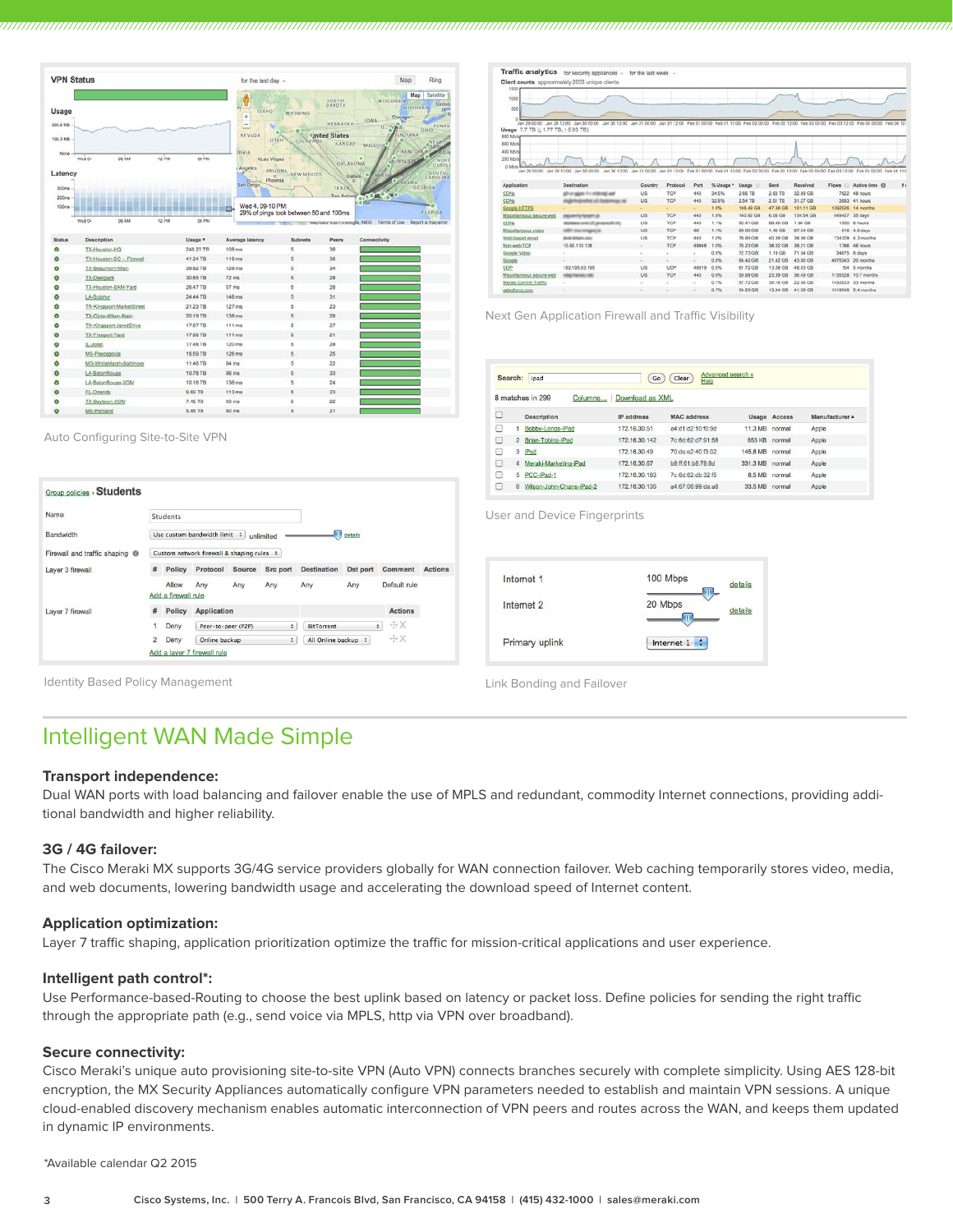# MX64W with 802.11ac Wireless

The MX64W integrates Cisco Meraki's award-winning wireless technology with the powerful MX network security features in a compact form factor ideal for branch offices or small enterprises:

- Dual-band 802.11n/ac, 2x2 MIMO with 2 spatial streams
- Unified management of network security and wireless
- Integrated enterprise security and guest access



MX64W Security Appliance

### Z1 Telecommuter Gateway



Z1 Telecommuter Gateway

The Z1 Telecommuter Gateway extends the power of the Cisco Meraki dashboard and cloud-based centralized management to employees, IT staff and executives working from home.

Using the patent-pending Cisco Meraki Auto VPN, Administrators can extend network services including VoIP and remote desktop (RDP) to remote employees with a single-click, provide wired and wireless access, and increase end-user productivity through Layer 7 traffic shaping and prioritization.

- 1 x 802.11b/g/n radio, 1 x 802.11a/n radio, 2x2 MIMO with 2 spatial streams
- Site-to-site (IPsec) VPN using Cisco Meraki Auto VPN
- Layer 7 application visibility and traffic shaping

### **Accessories**

The Cisco Meraki MX100, MX400, and MX600 models support pluggable optics for high-speed backbone or link aggregation connections between wiring closets or to aggregation switches. Cisco Meraki offers several standards-based Gigabit and 10 Gigabit pluggable modules. Each appliance has also been tested for compatibility with several third-party modules.



Interface Modules for MX400 and MX600

Pluggable (SFP) Optics for MX100, MX400, MX600

### **Accessories / Optics**

Supported Cisco Meraki accessory modules for MX100, MX400 and MX600.

| MODEL                                                                               | <b>DESCRIPTION</b>                                                           |
|-------------------------------------------------------------------------------------|------------------------------------------------------------------------------|
| Cisco Meraki 8 x 1 GbE Copper Interface Module for MX400 and MX600<br>$IM-8-CU-1GB$ |                                                                              |
| IM-8-SFP-1GB<br>Cisco Meraki 8 x 1 GbE SEP Interface Module for MX400 and MX600     |                                                                              |
| $IM-2-SFP-10GB$                                                                     | Cisco Meraki 2 x 10 GbE SEP+ Interface Module for MX400 and MX600            |
| MA-SFP-1GB-SX                                                                       | Cisco Meraki 1 GbE SFP SX Fiber Module (1000BASE-SX, range: 550m)            |
| MA-SFP-10GB-SR                                                                      | Cisco Meraki 10 GbE Short Range SFP+ Module (10GBASE-SR, range: 400m)        |
| MA-CBL-TA-1M                                                                        | Cisco Meraki 10 GbE Twinax Cable with SFP+ Connectors (10GSFP+Cu, range: 1m) |

Note: Please refer to meraki.com for additional single-mode and multi-mode fiber transceiver modules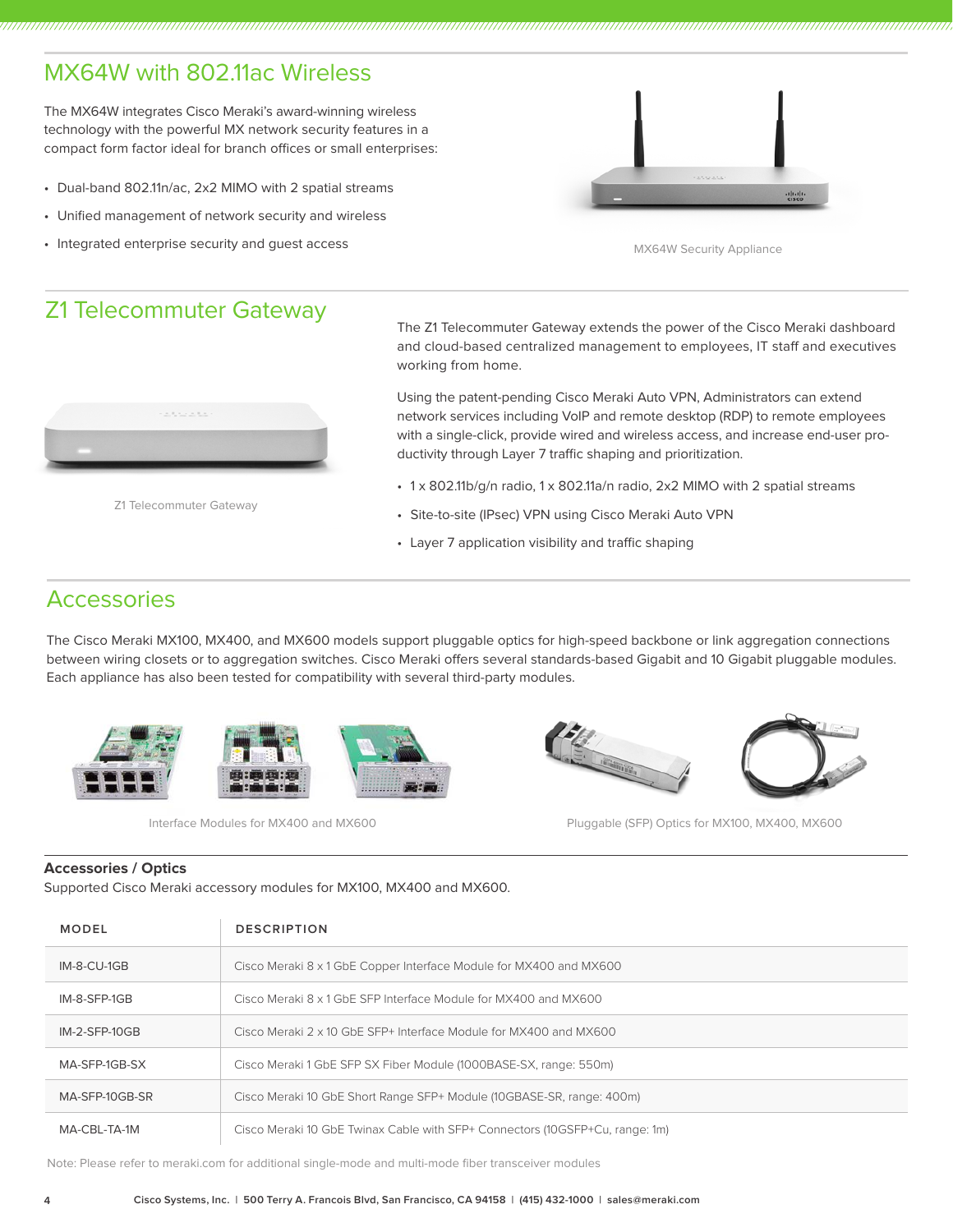## Lifetime Warranty with Next-day Advanced Replacement

Cisco Meraki MX appliances include a limited lifetime hardware warranty that provides next-day advance hardware replacement. Cisco Meraki's simplified software and support licensing model also combines all software upgrades, centralized systems management, and phone support under a single, easy-to-understand model. For complete details, please visit meraki.cisco.com/support.

# Product Options

|                                               | <b>MX64</b>                                               | <b>MX64W</b>                                             | <b>MX80</b>                                                                 | <b>MX100</b>                                                  | <b>MX400</b>                                                                          | <b>MX600</b>                                                                          |
|-----------------------------------------------|-----------------------------------------------------------|----------------------------------------------------------|-----------------------------------------------------------------------------|---------------------------------------------------------------|---------------------------------------------------------------------------------------|---------------------------------------------------------------------------------------|
|                                               |                                                           |                                                          |                                                                             |                                                               | Time A.A. (1999 2222)                                                                 |                                                                                       |
| Recommended<br>use cases                      | Small retail branch,<br>small clinic                      | Small retail branch,<br>small clinic                     | Medium sized<br>branch                                                      | Large branch                                                  | K-12 firewall /<br>VPN concentrator                                                   | Large K-12 firewall,<br>VPN concentrator                                              |
| Recommended<br>max users                      | 50                                                        | 50                                                       | 100                                                                         | 500                                                           | 2,000                                                                                 | 10,000                                                                                |
| <b>Stateful Firewall</b><br>Throughput        | 200 Mbps                                                  | 200 Mbps                                                 | 250 Mbps                                                                    | 750 Mbps                                                      | 1 Gbps                                                                                | 1 Gbps                                                                                |
| <b>Advanced Security</b><br>Throughput        | 80 Mbps                                                   | 80 Mbps                                                  | 80 Mbps                                                                     | 600 Mbps                                                      | 1 Gbps                                                                                | 1 Gbps                                                                                |
| <b>Maximum</b><br><b>VPN</b> sessions         | 25                                                        | 25                                                       | 50                                                                          | 250                                                           | 1,000                                                                                 | 5,000                                                                                 |
| <b>Interfaces</b>                             | $5 \times$ GbE                                            | $5 \times$ GbE                                           | $5 \times$ GbE                                                              | $9 \times$ GbE<br>$2 \times$ GbE (SFP)                        | $4 \times$ GbE                                                                        | $4 \times$ GbE                                                                        |
| <b>Additional</b><br><b>Interface Modules</b> | N/A                                                       | N/A                                                      | N/A                                                                         | N/A                                                           | $8 \times$ GbE (RJ45)<br>8 x GbE (SFP)<br>$4 \times 10$ GbE (SFP+)<br>(2 modules max) | $8 \times$ GbE (RJ45)<br>8 x GbE (SFP)<br>$4 \times 10$ GbE (SFP+)<br>(2 modules max) |
| <b>Web Caching</b>                            | N/A                                                       | N/A                                                      | Yes                                                                         | Yes                                                           | Yes                                                                                   | <b>Yes</b>                                                                            |
| <b>Hard Drive*</b>                            | N/A                                                       | N/A                                                      | 1 TB                                                                        | 1 TB                                                          | 1 TB                                                                                  | $4 \times 1$ TB (RAID)                                                                |
| USB for 3G/4G<br><b>Failover</b>              | Yes                                                       | Yes                                                      | Yes                                                                         | Yes                                                           | Yes                                                                                   | Yes                                                                                   |
| <b>Mounting</b>                               | Desk / Wall                                               | Desk / Wall                                              | 1U rack                                                                     | 1U rack                                                       | 1U rack                                                                               | 2U rack                                                                               |
| <b>Dimensions</b>                             | $9.5" \times 5.2" \times 1"$<br>(239mm x 132mm x<br>25mm) | $9.5" \times 5.2" \times 1"$<br>(239mm x 132mm x<br>25mm | $19.0" \times 10.0$ " $\times 1.75"$<br>(483 mm x 254 mm<br>$\times$ 44 mm) | 19.0" x 10.0 " x 1.75"<br>(483 mm x 254 mm<br>$\times$ 44 mm) | 19.0" x 22.0 " x 1.75"<br>(483 mm x 559 mm)<br>$\times$ 44 mm)                        | 19.0" x 22.0 " x 3.5"<br>(483 mm x 559<br>$mm \times 89$ mm)                          |
| Weight                                        | 3.04 lb (1.4 kg)                                          | 3.04 lb (1.4 kg)                                         | 8 lb (3.6kg)                                                                | 9 lb (4.1kg)                                                  | 33 lb (15.0 kg)                                                                       | 53 lb (24.0 kg)                                                                       |
| <b>Power Supply</b>                           | 18W DC (included)                                         | 18W DC (included)                                        | 100-220V<br>50/60Hz AC                                                      | 100-220V<br>50/60Hz AC                                        | 100-220V<br>50/60Hz AC (dual)                                                         | 100-220V<br>50/60Hz AC (dual)                                                         |
| <b>Power Load</b><br>(idle/max)               | 4W / 10W                                                  | 6W/13W                                                   | 26W/32W                                                                     | 30W / 55W                                                     | 123W / 215W                                                                           | 132W / 226W                                                                           |
| Operating<br><b>Temperature</b>               | 32°F to 104°F<br>( $0^{\circ}$ C to 40 $^{\circ}$ C)      | 32°F to 104°F<br>( $0^{\circ}$ C to $40^{\circ}$ C)      | 32°F to 104°F<br>( $0^{\circ}$ C to 40 $^{\circ}$ C)                        | 32°F to 104°F<br>( $0^{\circ}$ C to $40^{\circ}$ C)           | 32°F to 104°F<br>( $0^{\circ}$ C to 40 $^{\circ}$ C)                                  | 32°F to 104°F<br>( $0^{\circ}$ C to $40^{\circ}$ C)                                   |
| Humidity                                      | 5% to 95%                                                 | 5% to 95%                                                | 5% to 95%                                                                   | 5% to 95%                                                     | 5% to 95%                                                                             | 5% to 95%                                                                             |

\*Note: Hard drive is used for web caching.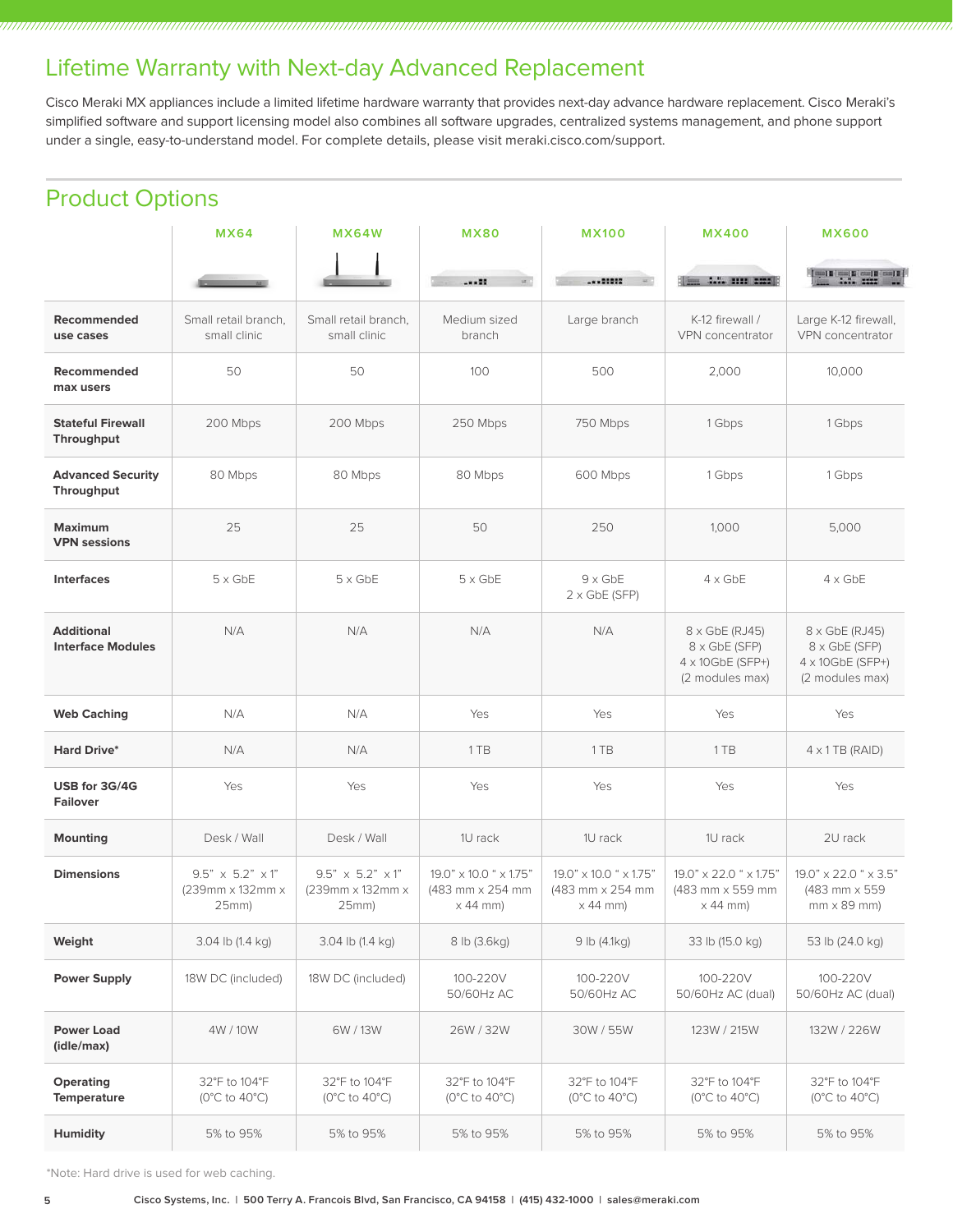### **Specifications**

**Management**

| Managed via the web using the Cisco Meraki dashboard           |
|----------------------------------------------------------------|
| Single pane-of-glass into managing wired and wireless networks |
| Zero-touch remote deployment (no staging needed)               |

Automatic firmware upgrades and security patches

Templates based multi-network management

Org-level two-factor authentication and single sign-on

Role based administration with change logging and alerts

| <b>Monitoring and Reporting</b> |  |  |
|---------------------------------|--|--|
|---------------------------------|--|--|

Throughput, connectivity monitoring and email alerts

Detailed historical per-port and per-client usage statistics

Application usage statistics

Org-level change logs for compliance and change management

VPN tunnel and latency monitoring

Network asset discovery and user identification

Periodic emails with key utilization metrics

Syslog integration

#### **Remote Diagnostics**

| Live remote packet capture                     |
|------------------------------------------------|
| Real-time diagnostic and troubleshooting tools |
| Aggregated event logs with instant search      |

#### **Network and Security Services**

Stateful firewall, 1:1 NAT, DMZ

Identity-based policies

Auto VPN: Automated site-to-site (IPsec) VPN, for hub-and-spoke or mesh topologies

Client (IPsec L2TP) VPN

Multiple WAN IP, PPPoE, NAT

VLAN support and DHCP services

Static routing

User and device quarantine

| <b>WAN Performance Management</b> |  |
|-----------------------------------|--|
|-----------------------------------|--|

Web caching

WAN link aggregation

Automatic Layer 3 failover (including VPN connections)

3G / 4G USB modem failover

Application level (Layer 7) traffic analysis and shaping

Ability to choose WAN uplink based on traffic type

Note: Web caching is not available on the MX64 or MX64W models.

#### **Advanced Security Services**

Content filtering (Webroot BrightCloud CIPA compliant URL database)

Web search filtering (including Google / Bing SafeSearch)

YouTube for Schools

Intrusion-prevention sensor (Sourcefire SNORT® based)

Anti-virus engine and anti-phishing filtering (Kaspersky SafeStream II engine)

Geography based firewall rules (MaxMind Geo-IP database)

Note: Advanced security services require Advanced Security license.

#### **Integrated Wireless (MX64W)**

1 x 802.11a/n/ac (5 GHz) radio

1 x 802.11b/g/n (2.4 GHz) radio

Max data rate 1.2 Gbit/s (aggregate)

2 x 2 MIMO with two spatial streams

2 external dual-band dipole antennas (connector type: RP-SMA)

Antenna gain: 3.0 dBi @ 2.4 GHz, 3.5 dBi @ 5 GHz

WEP, WPA, WPA2-PSK, WPA2-Enterprise with 802.1X authentication

Regulatory: FCC (US), IC (Canada), CE (Europe), C-Tick (Australia/New Zealand), RoHS

Note: Integrated wireless is only available on the MX64W model.

#### **Regulatory**

FCC (US)

CB (IEC)

CISPR (Australia/New Zealand)

#### **Warranty**

Full lifetime hardware warranty with next-day advanced replacement included.